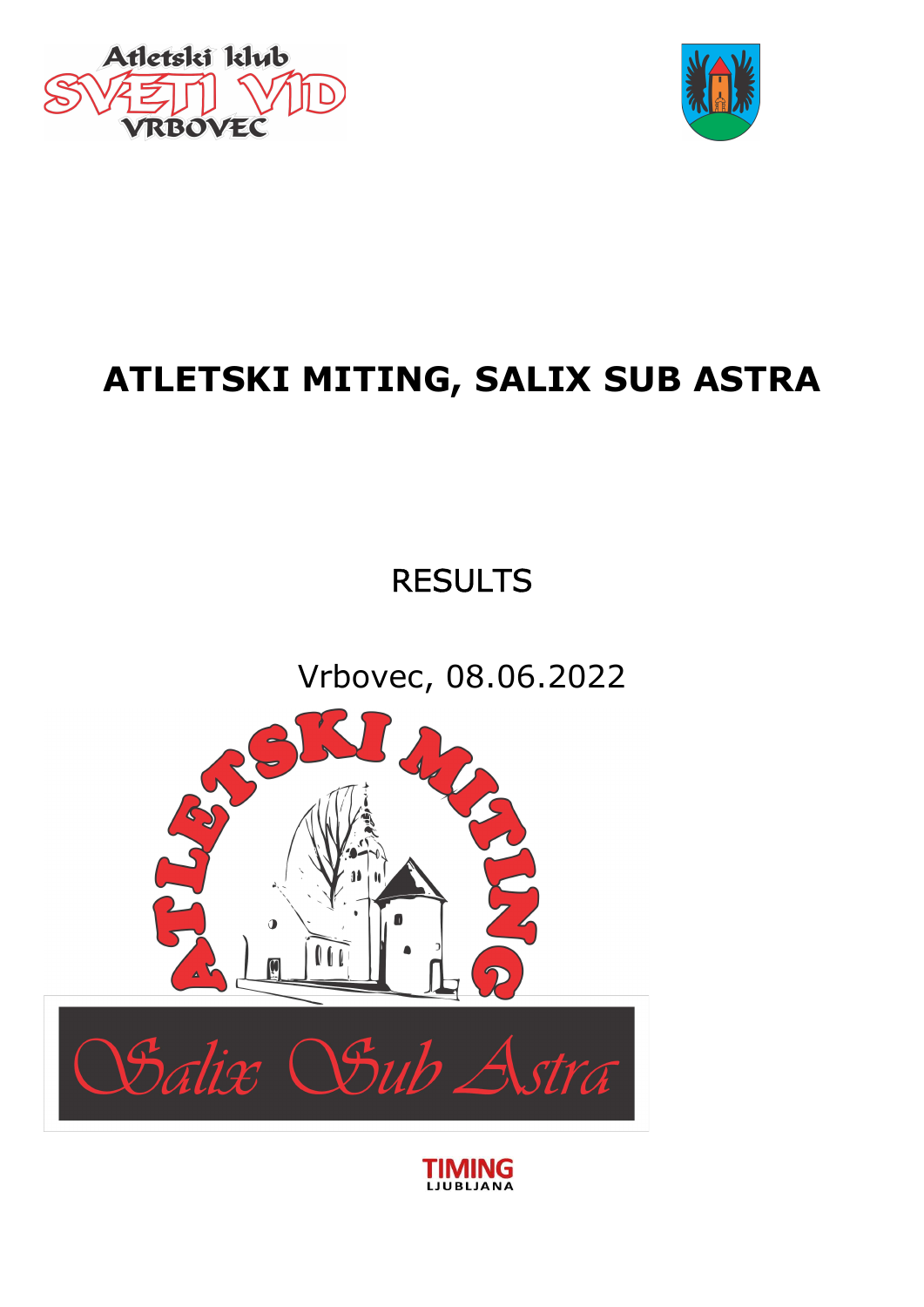



# Atletski miting, Salix Sub Astra

## Vrbovec, 08.06.2022

## senior men, long jump

|      |     |                       |      |                    |            | Start: 08.06.2022, 16:30 |                | End time: 18:20 |        |        |        |
|------|-----|-----------------------|------|--------------------|------------|--------------------------|----------------|-----------------|--------|--------|--------|
| Pos. | Bib | Surname, name         | Born | Nation             | Result     | 1                        | $\overline{c}$ | 3               | 4      | 5      | 6      |
| 1.   | 13  | JOVANČEVIĆ STRAHINJA  | 1993 | <b>M</b> SRB       | 7,44       | X                        | 7,13           | 7,12            | 7,20   | 7,37   | 7,44   |
|      |     |                       |      |                    | $-0,0$     |                          | $-1,0$         | $-0,9$          | $-0,0$ | $+0,4$ | $-0,0$ |
| 2.   | 22  | <b>CELEC NINO</b>     | 1997 | SLO                | 7,35       | 7,25                     | X              | X               | 7,35   | X      | Χ      |
|      |     |                       |      |                    | $-0,1$     | $+0,3$                   |                |                 | $-0,1$ |        |        |
| 3.   | 23  | SUBAŠIČ DINO          | 1999 | SLO                | 7,30       | 6,65                     | 7,21           | 7,14            | 7,18   | 7,30   | 7,29   |
|      |     |                       |      |                    | $+0.3$     | $+1,1$                   | $+0,1$         | $+0,5$          | $+0,0$ | $+0,3$ | $-0,4$ |
| 4.   | 24  | KOVAČIĆ VITO          | 2005 | $\equiv$ CRO       | 7,04       | 6,74                     | 6,80           | 6,39            | 6,72   | 7,04   | 6,81   |
|      |     |                       |      |                    | $+0,6$     | $+0,7$                   | $-0,0$         | $+0,2$          | $+0,2$ | $+0,6$ | $+0,4$ |
| 5.   | 17  | PERVAN DINO           | 1991 | $\equiv$ CRO       | 7,01       | 6,94                     | 7,01           | X               | X      | 6,88   | Χ      |
|      |     |                       |      |                    | $+0,2$     | $+0,3$                   | $+0,2$         |                 |        | $+1,0$ |        |
| 6.   | 18  | <b>CIK LUKAS</b>      | 2002 | $\equiv$ CRO       | 7,00       | 6,61                     | X              | 6,71            | 6,90   | 7,00   | 6,78   |
|      |     |                       |      |                    | $+0,4$     | $-1,0$                   |                | $-0,2$          | $-0,2$ | $+0,4$ | $+0,9$ |
| 7.   | 15  | ČANAK PETAR           | 2002 | <b>M</b> SRB       | 6,96       | 6,77                     | X              | X               | 6,96   | 6,91   | Χ      |
|      |     |                       |      |                    | $-0,0$     | $+1,5$                   |                |                 | $-0,0$ | $+0,3$ |        |
| 8.   | 16  | ČANAK JOVAN           | 2002 | <b>M</b> SRB       | 6,62       | 6,62                     | 6,57           | 6,59            | 6,31   | 6,61   | 6,60   |
|      |     |                       |      |                    | $+1,6$     | $+1,6$                   | $-0,3$         | $+0,5$          | $-0,1$ | $+0,6$ | $+0,4$ |
| 9.   | 19  | PROGOVEČKI MARKO      | 1987 | $\equiv$ CRO       | 6,32       | 6,28                     | 6,29           | 6,32            |        |        |        |
|      |     |                       |      |                    | $+0.3$     | $-0,0$                   | $-1,0$         | $+0,3$          |        |        |        |
| 10.  | 21  | <b>SAMBOL FILIP</b>   | 2003 | $\equiv$ CRO       | 6,26       | X                        | X              | 6,26            |        |        |        |
|      |     |                       |      |                    | $-0,4$     |                          |                | $-0,4$          |        |        |        |
|      | 14  | <b>MILINKOV PETAR</b> | 1997 | <b>Figure</b> SRB  | <b>DNS</b> |                          |                |                 |        |        |        |
|      | 20  | ŠAKOTA ANTE           | 1996 | $\blacksquare$ CRO | <b>DNS</b> |                          |                |                 |        |        |        |

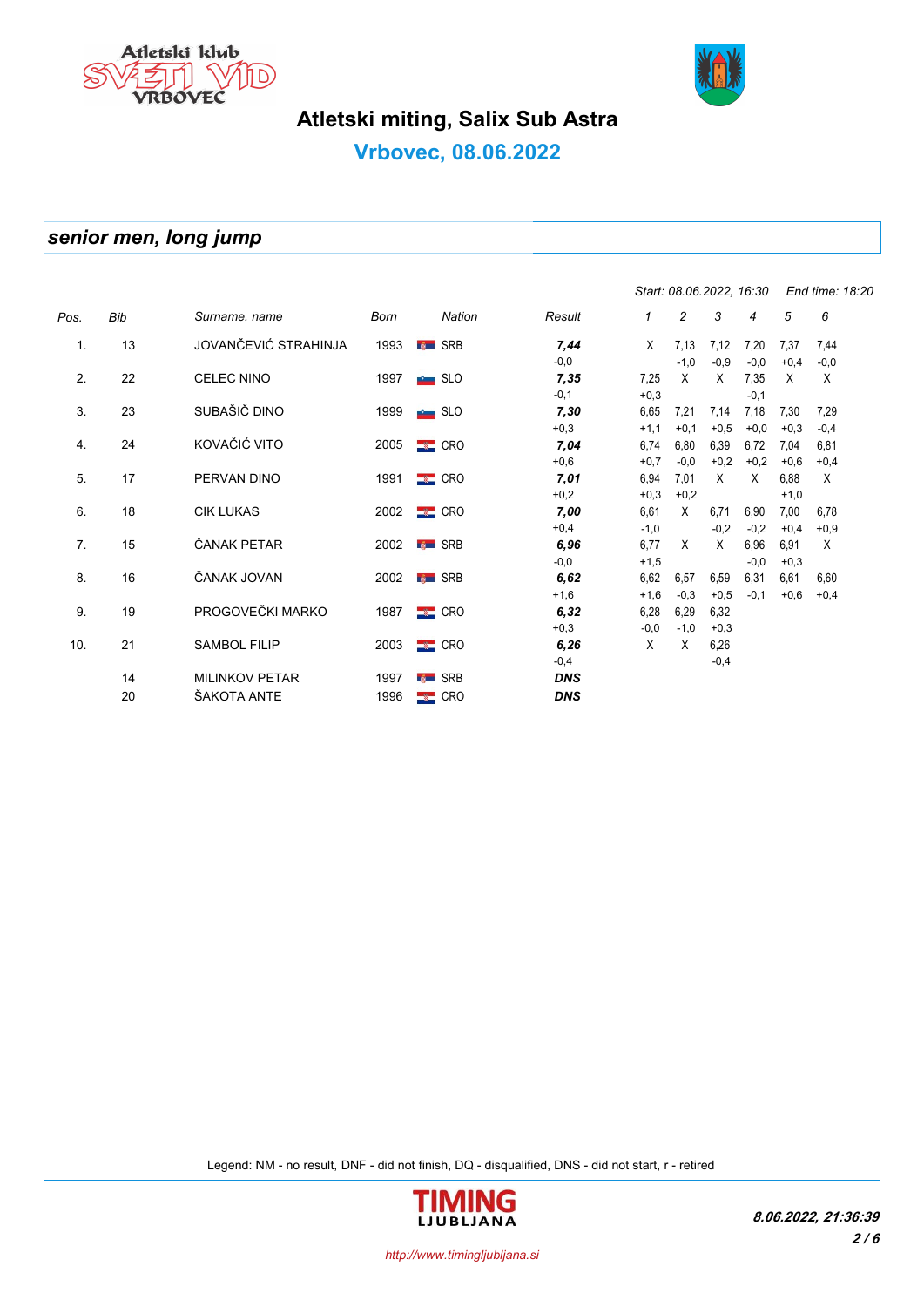



Start: 08.06.2022, 14:30 End time: 15:35

## Atletski miting, Salix Sub Astra

## Vrbovec, 08.06.2022

## senior men, pole vault

| Group: 1                   |                 |                          |          |         |                      |      |              |           | Start: 08.06.2022, 21:35 | End time: 21:31 |
|----------------------------|-----------------|--------------------------|----------|---------|----------------------|------|--------------|-----------|--------------------------|-----------------|
| Pos.                       | Bib             |                          |          |         | Surname, name        | Born | Nation       | Result    |                          |                 |
| 1.                         | 20              |                          |          |         | <b>RENNER ROBERT</b> | 1994 | SLO          | 5,02      |                          |                 |
| 2.                         | 16              |                          |          |         | PARAVAC IVAN         | 2001 | $\equiv$ CRO | 5,02      |                          |                 |
| 3.                         | 15              |                          |          |         | GERONIMO ŠERIĆ IVAN  | 2000 | $\equiv$ CRO | 5,02      |                          |                 |
| $\overline{4}$ .           | 18              |                          |          |         | ZAGORAC SINIŠA       | 1990 | $\equiv$ CRO | 4,82      |                          |                 |
|                            | 17              |                          |          |         | TIČAR AMBROŽ         | 1994 | $\sim$ SLO   | <b>NM</b> |                          |                 |
|                            | 19              |                          |          |         | <b>HORVAT IVAN</b>   | 1993 | $\equiv$ CRO | NΜ        |                          |                 |
|                            |                 |                          |          |         | 462 482 502 517      |      |              |           |                          |                 |
| 1. RENNER<br><b>ROBERT</b> |                 | $\sim$                   | XO       | $\circ$ | <b>XXX</b>           |      |              |           |                          |                 |
|                            | 2. PARAVAC IVAN | $\overline{\phantom{a}}$ | XO.      |         | XO XXX               |      |              |           |                          |                 |
| 3. GERONIMO                | ŠERIĆ IVAN      | $\sim$                   | $\Omega$ |         | XXO XXX              |      |              |           |                          |                 |

| ŠERIĆ IVAN           |            |  |
|----------------------|------------|--|
| 4. ZAGORAC<br>SINIŠA | XO XO XXX  |  |
| TIČAR AMBROŽ XXX     |            |  |
| <b>HORVAT IVAN</b>   | <b>XXX</b> |  |

### Group: 2

| Pos. | Bib | Surname, name      | Born | Nation       | Result     |
|------|-----|--------------------|------|--------------|------------|
|      | 26  | MIJAILOVIĆ ĐORĐE   | 1998 | <b>M</b> SRB | 4,85       |
| 2.   | 25  | <b>ZUPANC LUKA</b> | 2004 | SLO          | 4,40       |
| 3.   | 23  | ROVAN JAK          | 2005 | SLO          | 4,40       |
| 4.   | 24  | MARTINOVIĆ ROCCO   | 2005 | $\equiv$ CRO | 4,25       |
|      | 27  | <b>CIK BORNA</b>   | 1999 | $\equiv$ CRO | <b>NM</b>  |
|      | 21  | TRŠELIČ MATIC      | 2007 | SLO          | <b>DNS</b> |
|      | 22  | <b>IVIČIĆ LUKA</b> | 2003 | $\sim$ BiH   | <b>DNS</b> |

|  | 380 395 410 425 440 455 465 475 485 501 |  |  |  |  |
|--|-----------------------------------------|--|--|--|--|
|  |                                         |  |  |  |  |

| 1. MIJAII OVIĆ<br><b>DORDE</b>               | and the state of the state of |        | and the company of the company |  | $\Omega$ | <b>Contract Contract</b> | XO XXX |
|----------------------------------------------|-------------------------------|--------|--------------------------------|--|----------|--------------------------|--------|
| 2. ZUPANCLUKA XO XO XO XO O XXX              |                               |        |                                |  |          |                          |        |
| 3. ROVAN JAK XO XO XO XO XXX                 |                               |        |                                |  |          |                          |        |
| 4 MARTINOVIĆ XO O XO XXO XXX<br><b>ROCCO</b> |                               |        |                                |  |          |                          |        |
| CIK BORNA                                    |                               | $\sim$ |                                |  | xxx      |                          |        |
|                                              |                               |        |                                |  |          |                          |        |

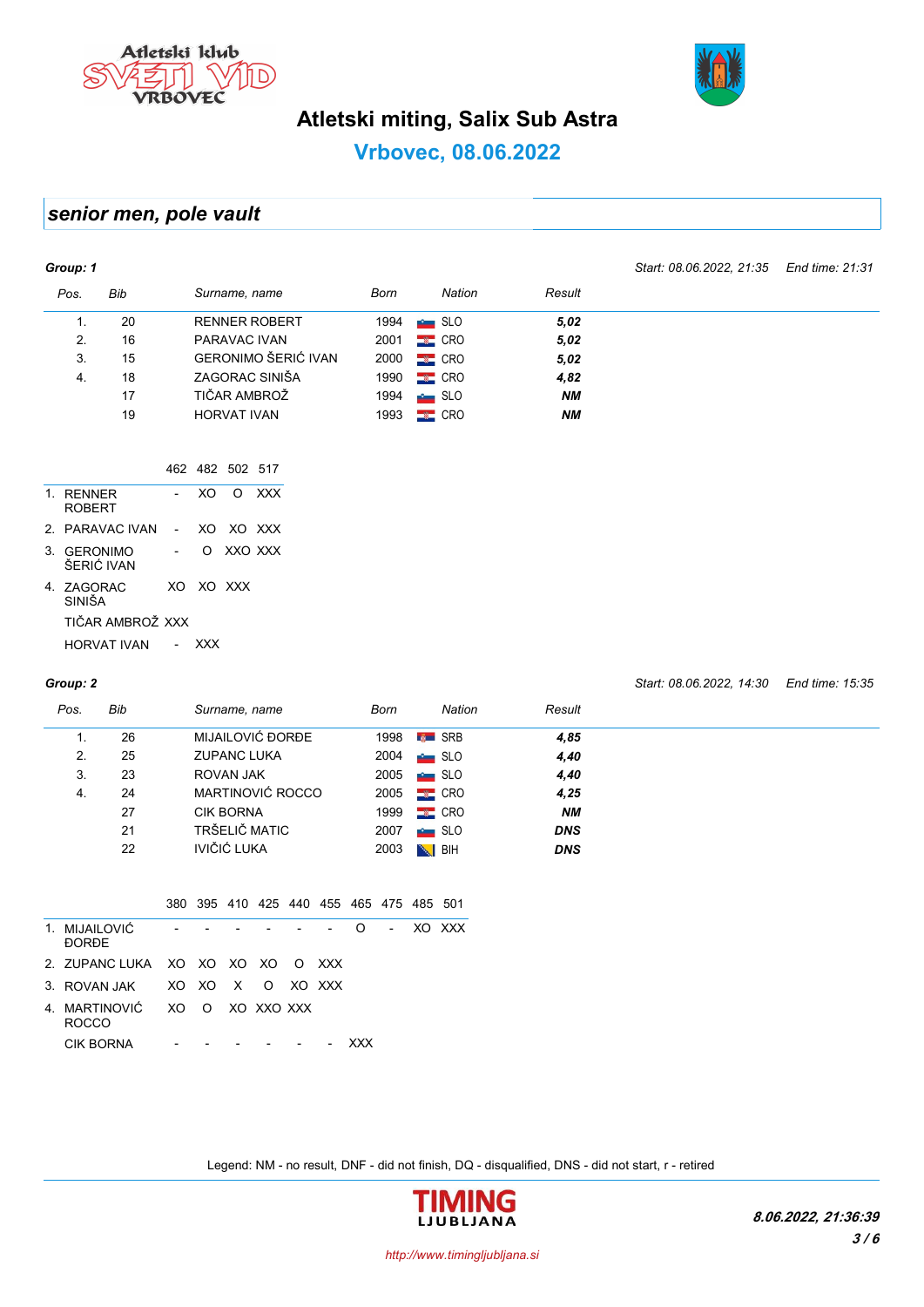



## Atletski miting, Salix Sub Astra

## Vrbovec, 08.06.2022

## senior men, pole vault summary summary

| Pos.           | Bib | Surname, name        | Born | Nation       | Result     |  |
|----------------|-----|----------------------|------|--------------|------------|--|
| $\mathbf{1}$ . | 20  | <b>RENNER ROBERT</b> | 1994 | SLO          | 5,02       |  |
| 2.             | 16  | PARAVAC IVAN         | 2001 | $\equiv$ CRO | 5,02       |  |
| 3.             | 15  | GERONIMO ŠERIĆ IVAN  | 2000 | $\equiv$ CRO | 5,02       |  |
| 4.             | 26  | MIJAILOVIĆ ĐORĐE     | 1998 | <b>M</b> SRB | 4,85       |  |
| 5.             | 18  | ZAGORAC SINIŠA       | 1990 | $\equiv$ CRO | 4,82       |  |
| 6.             | 25  | <b>ZUPANC LUKA</b>   | 2004 | SLO          | 4,40       |  |
| 7.             | 23  | <b>ROVAN JAK</b>     | 2005 | SLO          | 4,40       |  |
| 8.             | 24  | MARTINOVIĆ ROCCO     | 2005 | $\equiv$ CRO | 4,25       |  |
|                | 27  | <b>CIK BORNA</b>     | 1999 | $\equiv$ CRO | <b>NM</b>  |  |
|                | 19  | <b>HORVAT IVAN</b>   | 1993 | $\equiv$ CRO | <b>NM</b>  |  |
|                | 17  | TIČAR AMBROŽ         | 1994 | SLO          | <b>NM</b>  |  |
|                | 22  | IVIČIĆ LUKA          | 2003 | BIH<br>N     | <b>DNS</b> |  |
|                | 21  | TRŠELIČ MATIC        | 2007 | SLO          | <b>DNS</b> |  |
|                |     |                      |      |              |            |  |

### senior women, long jump

|      |                |                          |      |                 |            | Start: 08.06.2022, 16:30 |        | End time: 18:20 |        |        |        |
|------|----------------|--------------------------|------|-----------------|------------|--------------------------|--------|-----------------|--------|--------|--------|
| Pos. | Bib            | Surname, name            | Born | Nation          | Result     | 1                        | 2      | 3               | 4      | 5      | 6      |
| 1.   | 9              | DADIĆ MARTINA            | 1992 | $\equiv$ CRO    | 5,60       | 5,41                     | 5,42   | X               | 5,33   | 5,60   | 5,57   |
|      |                |                          |      |                 | $+0,4$     | $+0,3$                   | $-0,6$ |                 |        | $+0,4$ | $+0,8$ |
| 2.   | 4              | PERIĆ MAGDALENA          | 2001 | $\sim$ CRO      | 5,52       | 5,45                     | 5,52   | 5,48            | X      | 5,52   | 5,47   |
|      |                |                          |      |                 | $+0,5$     | $-1,1$                   | $+0,5$ | $-1,0$          |        | $+0,2$ | $+0,6$ |
| 3.   | 8              | PATAČA LEONARDA          | 2005 | $\equiv$ CRO    | 5,35       | 5,24                     | X      | 5,18            | 5,23   | 5,20   | 5,35   |
|      |                |                          |      |                 | $+0,3$     | $+0,2$                   |        | $-1,6$          | $+0,1$ | $+0,4$ | $+0,3$ |
| 4.   | 6              | KULEBA OLEKSANDRA        | 2005 | <b>UKR</b>      | 5, 11      | 5,11                     | X      | 4,74            | X      | 4,80   | 4,77   |
|      |                |                          |      |                 | $-0,0$     | $-0,0$                   |        | $-0,5$          |        | $+0,6$ | $+0,8$ |
| 5.   | 5              | IVANČIĆ DORA             | 2004 | $\equiv$ CRO    | 5,02       | X                        | 4,92   | 4,75            | 4,88   | 4,94   | 5,02   |
|      |                |                          |      |                 | $+0.4$     |                          | $+0.5$ | $-1.5$          | $-0.4$ | $+0.3$ | $+0.4$ |
| 6.   | 1              | <b>DAUTANEC GRETA</b>    | 2001 | $\sim$ CRO      | 4,92       | 4,84                     | 4,87   | 4,81            | 4,73   | 4,82   | 4,92   |
|      |                |                          |      |                 | $+0,4$     | $+0,9$                   | $+0,7$ | $+0,1$          | $-0,1$ | $+0,5$ | $+0,4$ |
| 7.   | 10             | <b>SENJAK TIA</b>        | 2005 | $\sim$ CRO      | 4,48       | 4,24                     | 4,16   | 4,34            | 4,20   | 4,48   | 4,01   |
|      |                |                          |      |                 | $+0,7$     | $+0,6$                   | $-0,0$ | $-0,3$          | $+0,1$ | $+0,7$ | $+0,5$ |
| 8.   | 12             | ŠKILJO VITA              | 2006 | $\equiv$ CRO    | 4,40       | 4,40                     | 4,16   | 4,36            | 4,07   | 4,17   | 4,19   |
|      |                |                          |      |                 | $+0,7$     | $+0,7$                   | $-1,2$ | $-0,4$          | $-0,1$ | $+0,6$ | $+0,3$ |
| 9.   | $\overline{7}$ | <b>OBAJDIN MAGDALENA</b> | 2007 | $\equiv$ CRO    | 4,10       | X                        | 4,10   | 3,77            |        |        |        |
|      |                |                          |      |                 | $-0,0$     |                          | $-0,0$ | $+0,1$          |        |        |        |
|      | $\overline{2}$ | <b>ONISIFOROU MARIA</b>  | 1997 | <b>CYP</b><br>€ | <b>NM</b>  | X                        | X      | X               |        |        |        |
|      | 3              | MALEŠ MARINELA           | 2006 | $\equiv$ CRO    | <b>DNS</b> |                          |        |                 |        |        |        |
|      | 11             | <b>HAJAK MARTA</b>       | 2009 | $\bullet$ CRO   | <b>DNS</b> |                          |        |                 |        |        |        |

Legend: NM - no result, DNF - did not finish, DQ - disqualified, DNS - did not start, r - retired



http://www.timingljubljana.si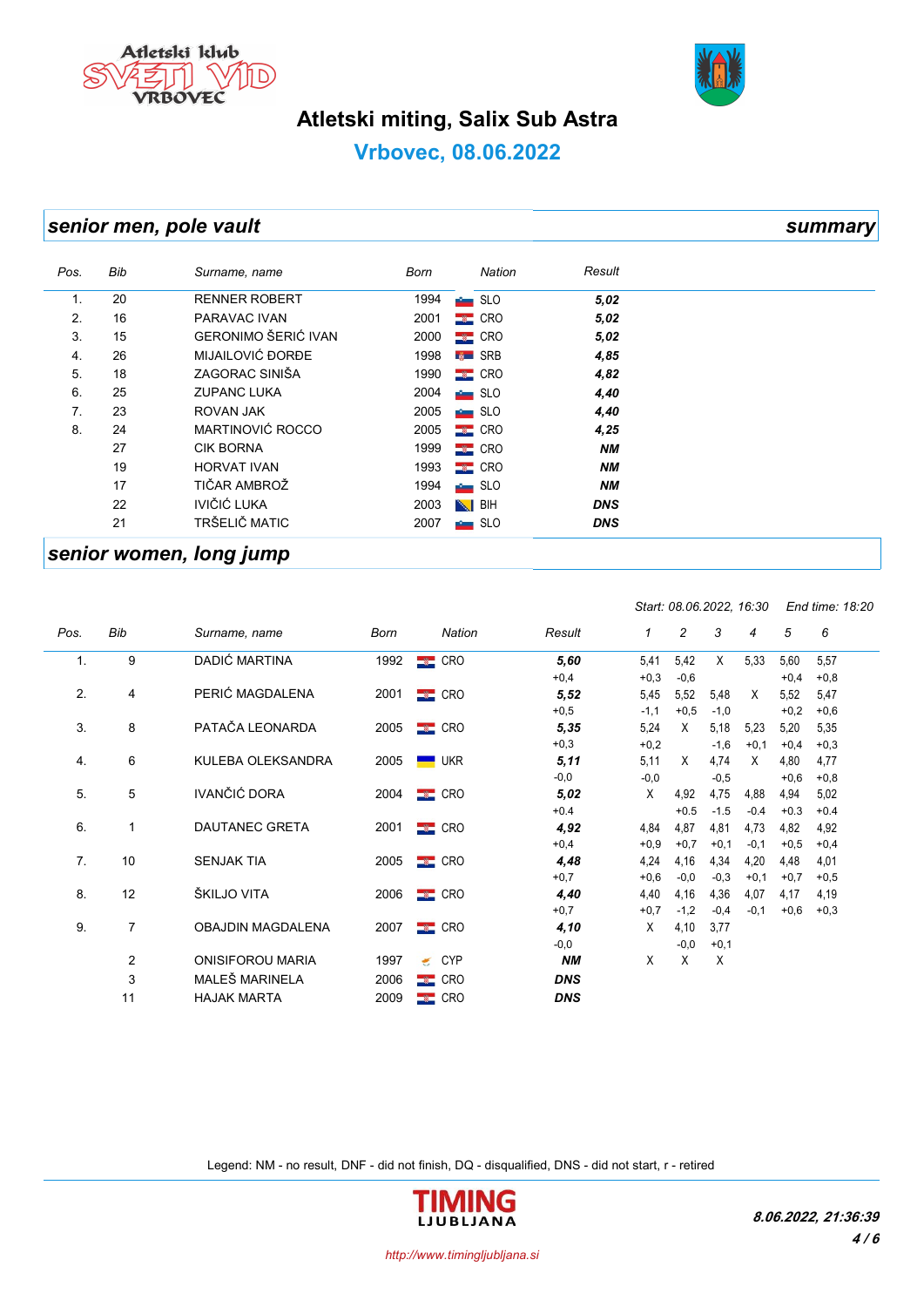



Start: 08.06.2022, 13:30 End time: 14:23

## Atletski miting, Salix Sub Astra

## Vrbovec, 08.06.2022

## senior women, pole vault

| Group: 1 |     |                       |      |                    |            | Start: 08.06.2022, 19:30 | End time: 20:33 |
|----------|-----|-----------------------|------|--------------------|------------|--------------------------|-----------------|
| Pos.     | Bib | Surname, name         | Born | Nation             | Result     |                          |                 |
| 1.       | 5   | JURIŠA LARA           | 1997 | $\equiv$ CRO       | 4,01       |                          |                 |
| 2.       | 2   | <b>BOHORČ ULA</b>     | 2004 | SLO                | 3,36       |                          |                 |
| 2.       | 3   | CETUŠIĆ JAKOPOVIĆ EMA | 1999 | $\equiv$ CRO       | 3,36       |                          |                 |
| 4.       |     | LABROVIĆ PETRA        | 2001 | $\equiv$ CRO       | 3,36       |                          |                 |
| 5.       | 4   | <b>ZUPANC LARA</b>    | 2000 | SLO                | 3,36       |                          |                 |
|          | 6   | DAILY KATIE           | 1999 | $\blacksquare$ USA | <b>NM</b>  |                          |                 |
|          | 99  | <b>MODIC NASTJA</b>   | 1999 | SLO                | <b>DNS</b> |                          |                 |

### 316 336 356 370 380 401 406

| 1. JURIŠA I ARA                              |          |     | O            | $\Omega$ | ∩ | XO XXX |
|----------------------------------------------|----------|-----|--------------|----------|---|--------|
| 2. BOHORČIJI A                               | $\Omega$ |     | O XXX        |          |   |        |
| 2. CETUŠIĆ<br><b>JAKOPOVIĆ</b><br><b>FMA</b> |          |     | O XXX        |          |   |        |
| 4. LABROVIĆ<br>PFTRA                         | ∩        | XO. | $\mathsf{r}$ |          |   |        |
| 5 ZUPANCIARA                                 |          |     | XO XXX       |          |   |        |
| DAII Y KATIF                                 |          |     |              |          |   |        |

#### Group: 2

| Pos. | Bib | Surname, name            | Born | Nation             | Result     |  |
|------|-----|--------------------------|------|--------------------|------------|--|
| 1.   | 14  | ŠKILJO VITA              | 2006 | $\equiv$ CRO       | 3,30       |  |
| 2.   | 12  | LEŠČAK ORHIDEA           | 2000 | $\equiv$ CRO       | 3,30       |  |
| 3.   | 11  | ČANIĆ LUCIJA             | 2005 | $\equiv$ CRO       | 3,00       |  |
| 4.   | 8   | <b>SENJAK TIA</b>        | 2005 | $\equiv$ CRO       | 2,80       |  |
| 5.   | 9   | <b>OBAJDIN MAGDALENA</b> | 2007 | $\equiv$ CRO       | 2,80       |  |
|      |     | <b>BUBALO LEA</b>        | 2003 | $\equiv$ CRO       | NМ         |  |
|      | 13  | PUHMAJER INA             | 2003 | $\equiv$ CRO       | <b>NM</b>  |  |
|      | 10  | SADEK KATARINA           | 2007 | <b>SLO</b><br>ستقر | <b>DNS</b> |  |

|                                 |            |   | 260 280 300 320 330 340 |   |             |            |
|---------------------------------|------------|---|-------------------------|---|-------------|------------|
| 1. ŠKILJO VITA                  |            | O | ∩                       | ∩ | Ω           | <b>XXX</b> |
| 2 IFŠČAK<br>ORHIDFA             |            | O | ∩                       |   | XXO XXO XXX |            |
| 3. ČANIĆ LUCIJA                 | ∩          |   | XO XO XXX               |   |             |            |
| 4. SENJAK TIA                   | ∩          | ∩ | XXX                     |   |             |            |
| 5. OBAJDIN<br><b>MAGDAL FNA</b> | O          |   | XO XXX                  |   |             |            |
| BUBALO LEA                      | <b>XXX</b> |   |                         |   |             |            |
| PUHMAJER INA XXX                |            |   |                         |   |             |            |